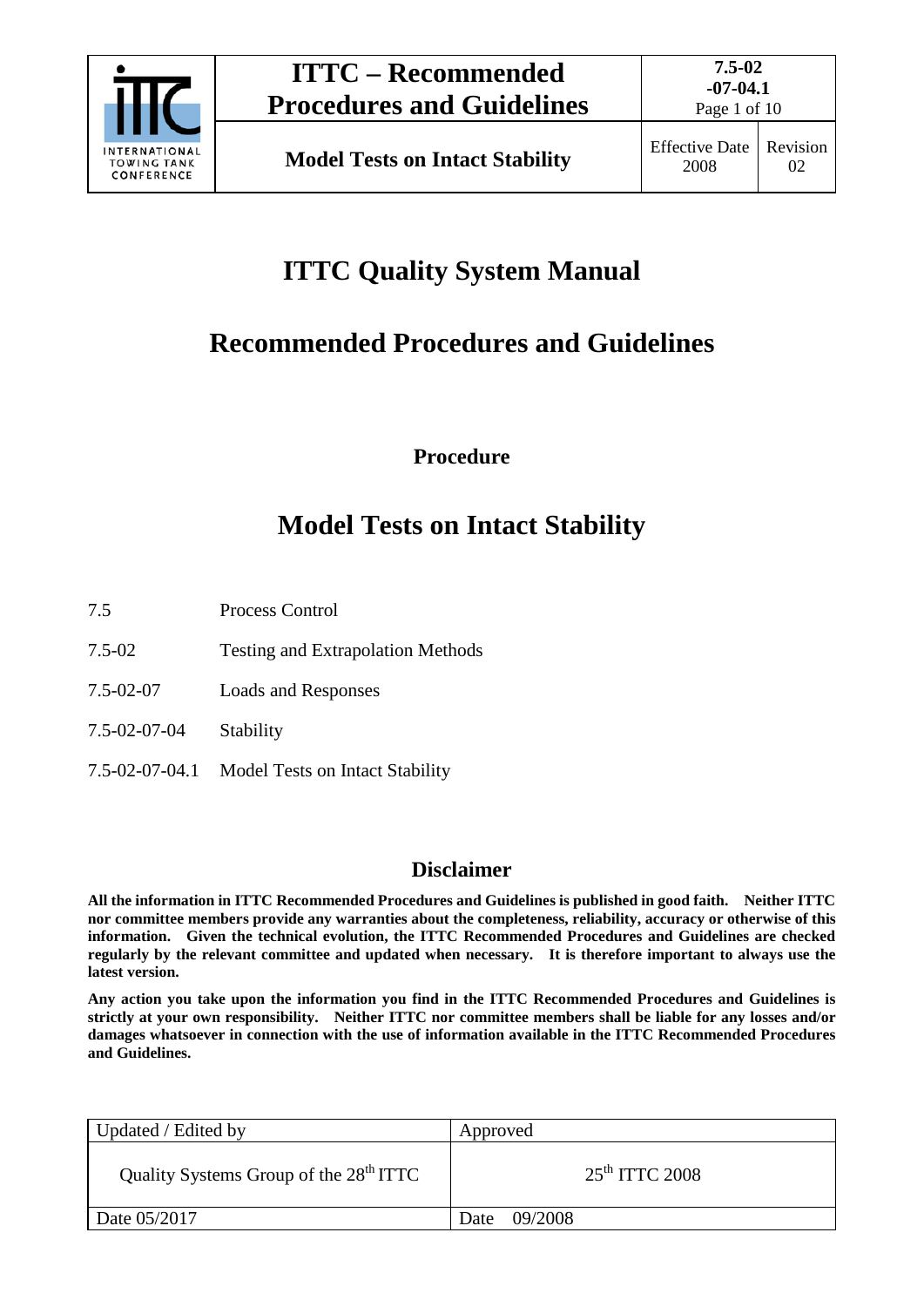

Page 2 of 10

### **Table of Contents**

| 2. SELECTION OF MODEL BASIN3   |
|--------------------------------|
| 3. DESCRIPTION OF PROCEDURE  3 |

### **3.1 [Model Design and Construction.......3](#page-2-3)**

| 3.1.1 Watertight Boundary             |
|---------------------------------------|
|                                       |
| 3.1.2 Testing in Wind Considerations4 |
| 3.1.3 Control System Considerations4  |
| 3.1.4 Propulsion and Power            |
|                                       |
|                                       |

|  | 4. UNCERTAINTY ANALYSIS9 |  |
|--|--------------------------|--|
|  | 5. BENCHMARK TESTS FOR   |  |
|  |                          |  |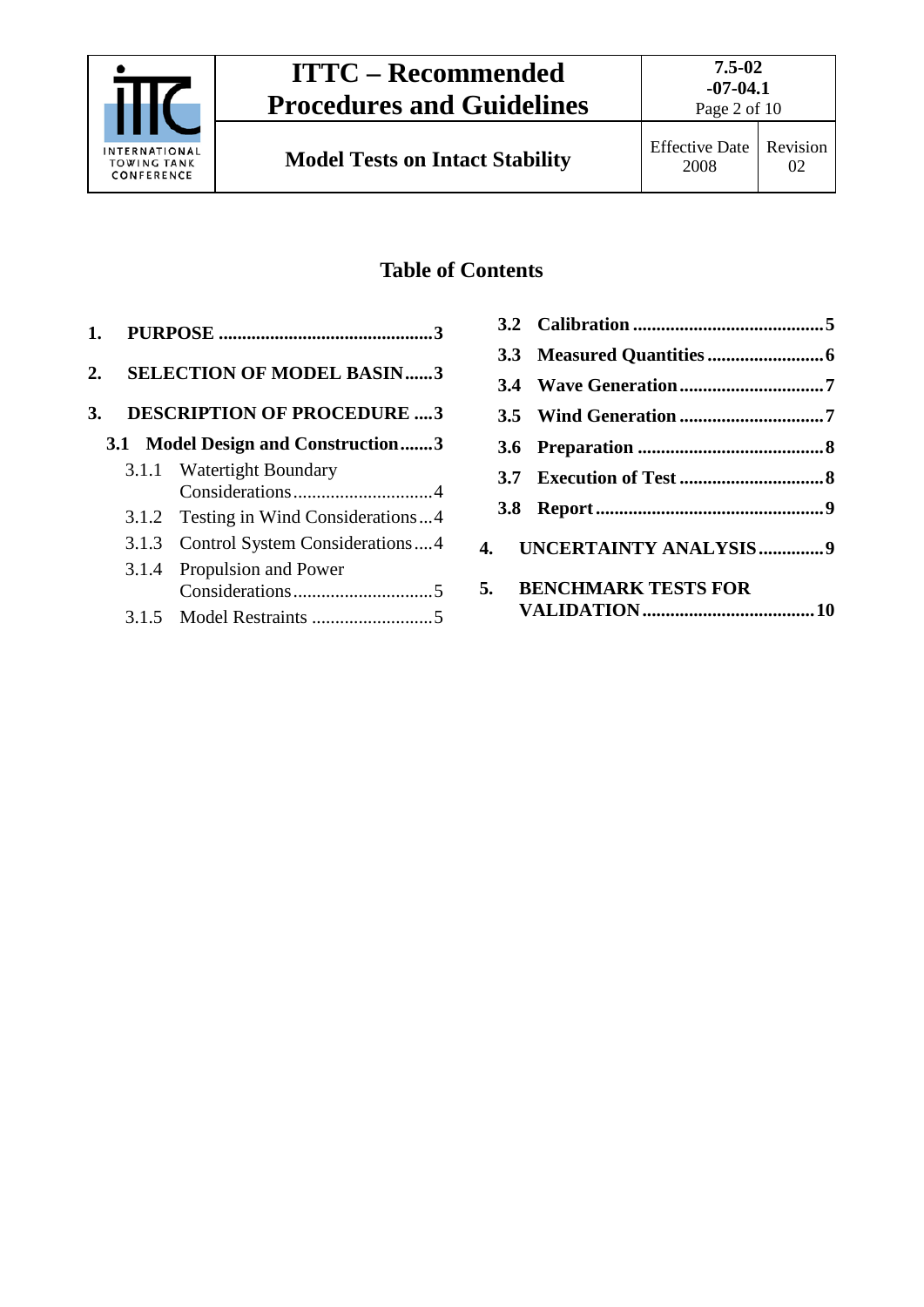

2008 Revision 02

### **Model Tests on Intact Stability**

### <span id="page-2-0"></span>**1. PURPOSE**

This procedure is for carrying out experiments on an intact ship model in waves to determine its behaviour in extreme conditions and to establish thresholds for extreme motions including capsizing. The capsizing modes of an intact ship include loss of static and dynamic stability and broaching, where loss of dynamic stability may be associated with dynamic rolling, parametric excitation, resonant excitation, impact excitation and bifurcation. The definitions of the phenomena mentioned above are given in the 22<sup>nd</sup> ITTC final report of the Specialist Committee on Stability.

The intended extreme motions and capsizing should be clearly defined in the report. As an indication, down-flooding points, the shifting of cargo, *GZ* curve characteristics, relevant stability criteria, design requirements and operational limits should be given consideration.

To determine the parameters in tests on parametric rolling, the fundamental dynamics of this phenomenon, stated in ITTC Recommended Procedures and Guidelines 7.5-02-07-04.3 "Predicting the Occurrence and Magnitude of Parametric Rolling" and summarized in section 3.7 below are taken into account.

### <span id="page-2-1"></span>**2. SELECTION OF MODEL BASIN**

The size of the model basin should be appropriate to the size of the model and to the type of tests to ensure sufficient run length for identifying dangerous phenomena and avoid blockage, reflection and unwanted bottom effects. For example, it is desirable for realising broaching-related phenomena that the basin length should be greater than or equal to 25 times the model length and the basin width should be larger than the tactical diameter of the model. For parametric rolling tests a longer tank maybe required, particularly for irregular seas. For the tank-wall effects, refer to ITTC Recommended Procedures and Guidelines 7.5-02-07-02.1 "Sea Keeping Experiments". The model basin should be able to generate waves in accordance with Section 3.4. To accurately reproduce deep water waves, the basin depth should be larger than the half of the maximum wavelength.

For realising broaching, deck diving or extreme roll coupled with yaw, self-propelled model should be used in wider basin as specified before. For identifying threshold and magnitude of parametric rolling, free-running model with autopilot in wider basin is desirable but, alternatively, a model towed by a carriage could be used in a towing tank. For model test without forward velocity, such as stability under a dead ship condition or rolling in beam waves, a conventional towing tank as well as a wider basin can be used. Models tested without forward velocity should be allowed to freely drift for sufficient time.

### <span id="page-2-3"></span><span id="page-2-2"></span>**3. DESCRIPTION OF PROCEDURE**

### **3.1 Model Design and Construction**

The model should be built to scale and should be large enough to contain the necessary instrumentation for propulsion, steering, measurement, telemetry and ballast adjustment and be sufficiently rigid with a smooth finish. The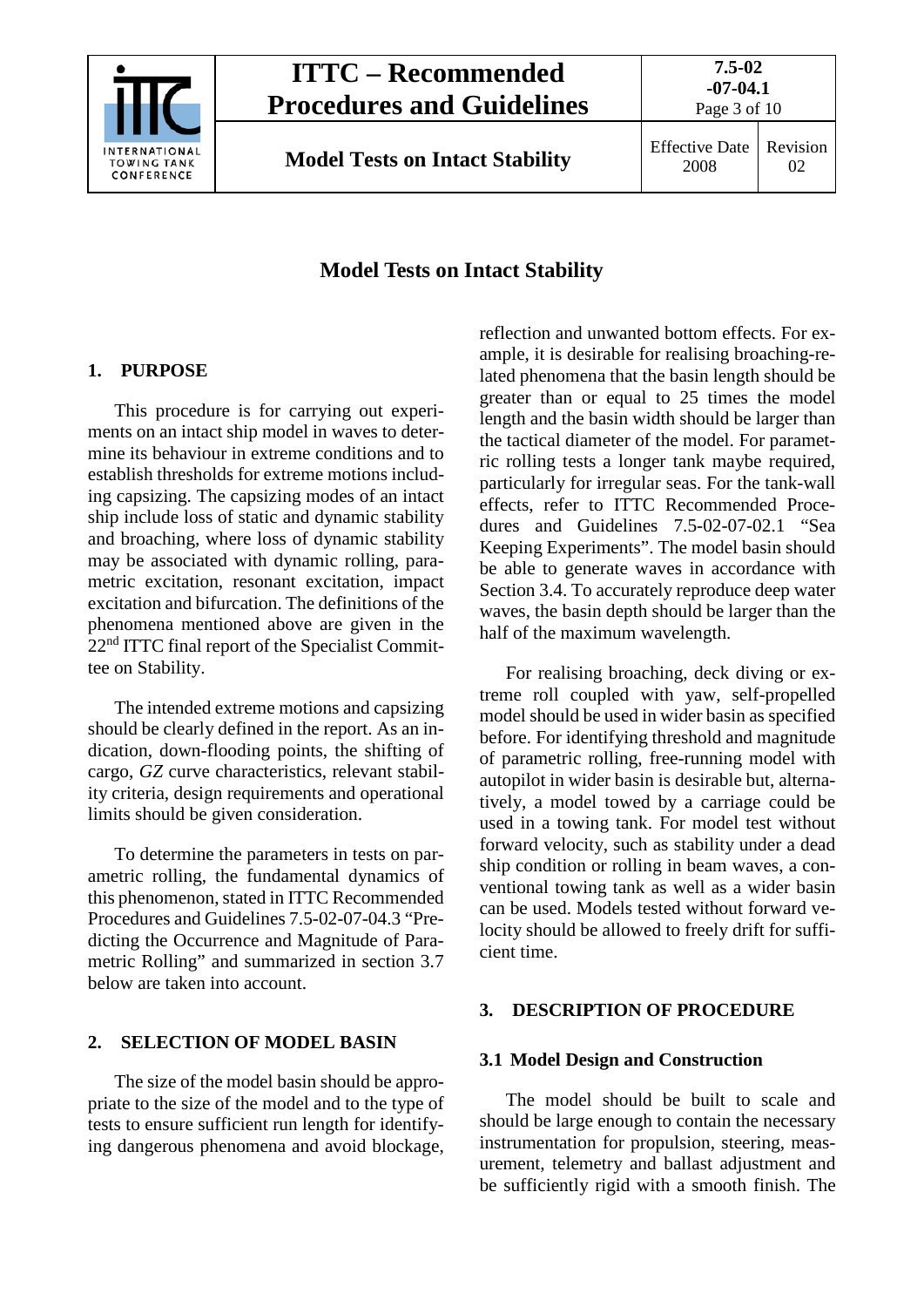

model should be ballasted to the displacement and the longitudinal position of the centre of gravity corresponding to the subject ship. This should be confirmed by draught reading by using draught gauges or draught marks on the outer skin.

Weights should be adjusted to achieve the vertical position of the centre of gravity  $(\overline{KG})$ and radii of gyration in the transverse and longitudinal directions corresponding to the data on the full scale ship. The method of doing this and the values of dry radii of gyration in roll, pitch and yaw should be included in the report. In the absence of more accurate knowledge, a value of 0.35*B* to 0.45*B* for the roll radius of gyration depending on the ship type, and 0.25*L* for both the pitch and yaw radii of gyration are recommended. Inclining test and free roll test should be carried out to confirm that the metacentric height  $(\overline{GM})$  and the natural roll period of the model are equal to those of the subject ship within 2% error.

Particularly for parametric rolling and beam sea tests, the model should be of such a scale that viscous roll damping effects are properly modelled and bilge keel effects are accurately accounted for. A minimum length of 2 metres is recommended, scaled according to Froude's law, to account for modelling important viscous effects. For free running models the flow over the hull and appendages should be turbulent. For monohull vessels without bilge keels or sharp chines, a model length of greater than 2m may be required to capture viscous roll damping effects. Model scale must be chosen to ensure that the bilge keel height is at least 7mm. For small vessels, typically less than 50 m in length, smaller model lengths can be allowed if the above requirements are satisfied. For free-running models, special light materials are often required if the model mass is smaller than 100 kg.

Appendages related to ship motion should be fitted and rudders and fins should have turbulent stimulation if required to ensure representative realistic full-scale flows. The report should state which appendages were fitted and describe the turbulence stimulation method, if any.

#### <span id="page-3-0"></span>3.1.1 Watertight Boundary Considerations

In all cases where there is possibility for capsizing of the vessel or for water on deck or superstructures, the model should be complete up to the weather deck including forecastle and bulwarks. The whole model should be watertight to be consistent with the requirements of the extreme motions and capsizing being tested, having regard to the relevant regulations in terms of freeboard and water-tightness. As an indication, the model should be watertight up to the downflooding point. If certain tiers of superstructures of the subject ship can be considered efficient at restricting water ingress, the superstructure may be modelled up to the specified tiers. The *GZ* curve of the experimental model should be consistent with the above and should be provided in the report.

#### <span id="page-3-1"></span>3.1.2 Testing in Wind Considerations

If wind forces need to be included in the model tests, the superstructure should be added to the model. The amount of detail in modelling the superstructure does not need to be very high, but the projected areas need to be correct.

#### <span id="page-3-2"></span>3.1.3 Control System Considerations

The use of autopilot is in general recommended for free-running model experiments in order to facilitate mutual comparisons among different ships or operational conditions. The presence of a simple PID autopilot, where the rudder deflection is proportional to the course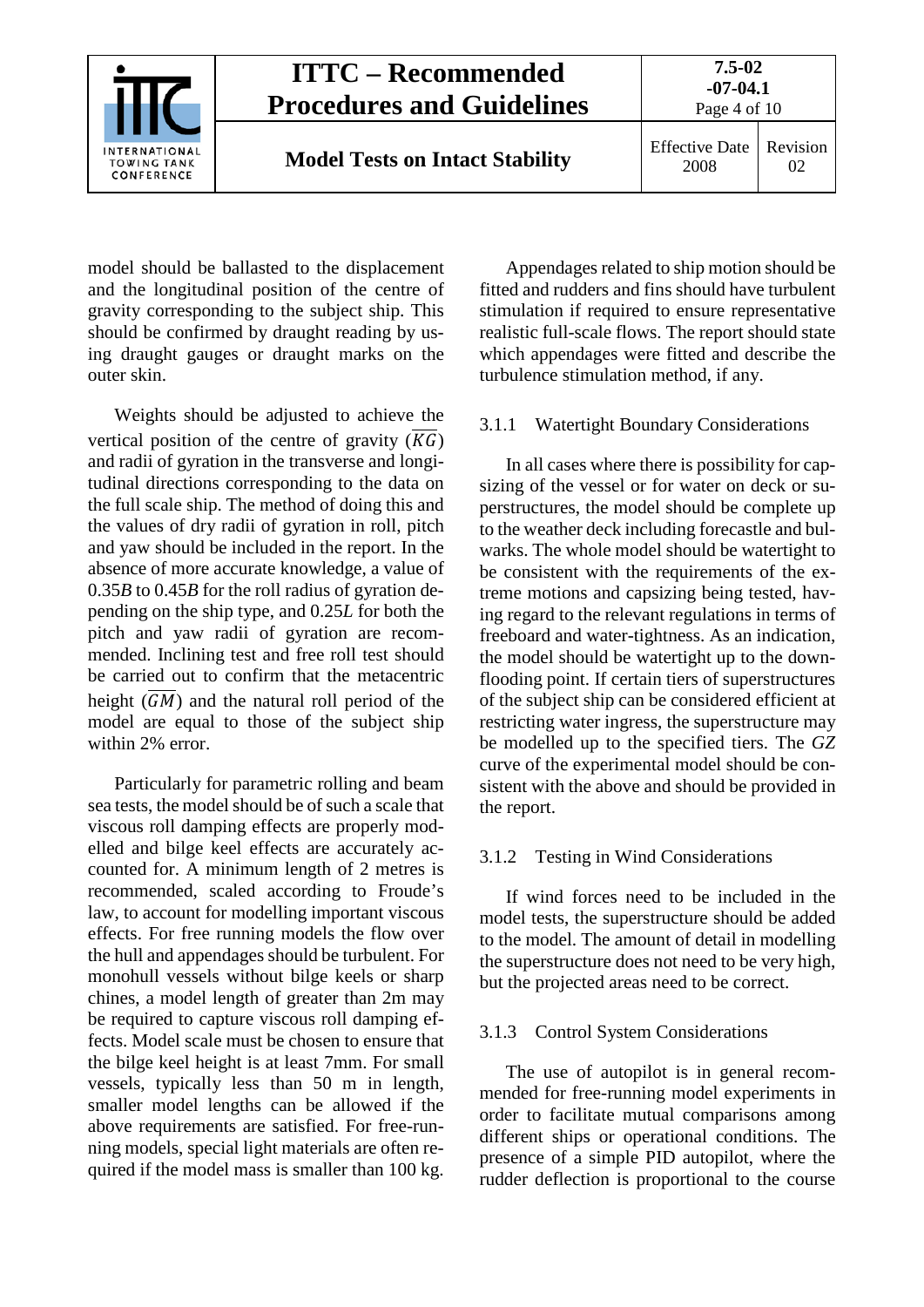

deviation (yaw), results in the model having a yaw natural frequency due to autopilot feedback, which, for a fixed autopilot gain, changes with model speed. Thus, it is likely, that at some speed the yaw natural frequency will correspond to the roll natural frequency, resulting in significant autopilot contributions to model roll, possibly even capsize. Therefore, the autopilot gains should be carefully selected such that the yaw natural period is greater than the roll period, a factor of 3 is suggested, and these gains should be varied with model speed, decreasing as one over the model speed squared. The characteristics of the autopilot and the steering system (including rate of turn of the rudder(s)) are to be clearly stated in the report.

#### <span id="page-4-0"></span>3.1.4 Propulsion and Power Considerations

It is necessary for the free running model to have a main propulsion system, including speed and direction control and a power supply system. Propulsor characteristics and its control law, such as constant revolution or torque, should be stated in the report.

Power may be supplied from rechargeable batteries which reside in the model. Alternatively, power may be supplied to the model from a moving carriage via a non-intrusive umbilical cable. The propulsion system should have the capability to cover the full speed range of the ship.

### <span id="page-4-1"></span>3.1.5 Model Restraints

The model should preferably be unrestrained. When the model is towed, the towing point and the arrangement should be carefully selected to avoid undesirable effects on roll, pitch and yaw. The influence of any restraining system on ship behaviour should be examined and reported in detail.

### <span id="page-4-2"></span>**3.2 Calibration**

In order to ensure accurate operation of instrumentation, calibrations should be carried out and reported. Calibration diagrams, where the measured quantities (output values) are plotted versus the calibration units (input units), may be useful to check the calibration itself as well as the linearity and repeatability of the instruments. Calibration should generally be in accordance with ITTC Recommended Procedure and Guidelines 7.6-01-01 "Control of Inspection, Measuring and Test Equipment".

The calibration of wave height meters should be carried out by changing their vertical positions from calm water level, which should be measured with a calibrated ruler. The calibration of gyroscopes and accelerometers should be carried out by changing their inclination, which should be measured by a calibrated inclinometer. The calibration of propeller revolution sensor, rudder angle sensor and optical tracking sensor should be carried out following the advice of the manufacturer.

For the calibration of the waves, the regular wave height, or significant wave height and modal period (or the first moments) of irregular waves should be measured (without the model) by wave probes at more than three locations along the length of the basin spanning the range of positions where the model will be operated. Variations in the regular wave height, or irregular wave significant wave height and modal period should be within 5% among the different measured positions but with the same wave maker input signal. If the regular wave height or significant wave height and modal period variation exceed this limit, the possibility of standing waves due to insufficient wave absorption could exist. In case of short-crested irregular waves, more than two wave probes or equivalent should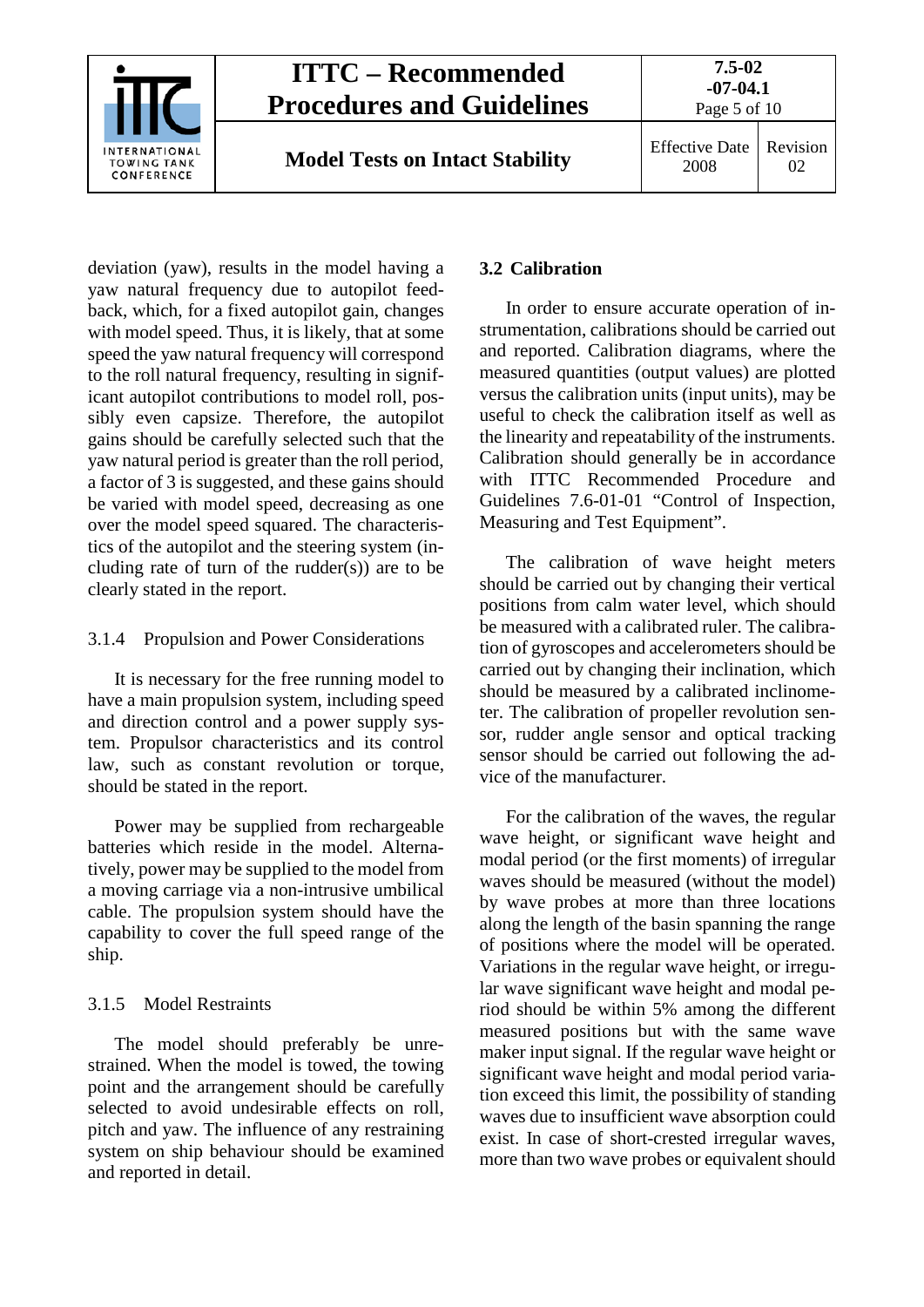

be used for determining a directional wave spectrum. If wave breaking occurs the above wave calibration may be performed with a reduced regular wave height, or irregular wave significant wave height keeping the shape of the wave spectrum the same, to assure that the wave reflection is acceptable. However, the breaking regular wave height or breaking wave spectrum measured at more than three locations along the basin should be interpolated to determine the spatially varying wave height/spectrum in which the model is operating.

For the calibration of the deterministic breaking waves (or transient waves) at a target area where the ship encounters the wave train at a given time, wave profiles should be measured by 6 to 8 probes arranged on a straight line at the direction of wave propagation. For checking the nonlinear effect, all waves with different heights used in the test should be recorded. It is desirable to record wave profiles using a video camera to realize how it breaks accurately. Another optional method is to measure breaking waves by a scanning laser system that uses a sheet of laser light with orthogonally positioned video cameras and image processing software.

For modelling wind forces two options are available. The first one is to calibrate the wind velocity such that prescribed wind loads act on the model. During the calibration the model is moored by means of instrumented wires. The second option is to calibrate the wind velocity itself. The uniform wind velocity calibration is performed using Pitot tubes or windmill-type sensor. Wind velocity at various places in the wind field should be measured systematically to obtain the relationship between blower revolution and wind velocity as a function of location. For a floating (moored) model, the calibration of wind refers to ITTC Recommended Procedures and Guidelines 7.5- 02-07-03.1 "Floating Offshore Platform Experiments". For a model at

forward speed, it is suggested to generate wind by an array of wind fans mounted at the carriage moving with the model, although the calibration of wind velocities or forces is difficult at forward speed.

#### <span id="page-5-0"></span>**3.3 Measured Quantities**

For identifying the threshold of capsizing only, measurements of incident wave system, the model's weight and centre of gravity are crucial, while measurements of ship motion can be omitted. Whether capsize occurs or not can be judged without any sensor.

In order to determine the causality for capsizing, the following main items should be recorded, as applicable, at sufficient sampling frequency (Hz), which is at least 20 divided by the model natural roll period:

- model position relative to basin.
- propeller rate of revolutions.
- model velocity and heading relative to the waves.
- model motions in 6 degrees of freedom (surge, sway, heave, roll, pitch and yaw).
- rudder angle.
- wave elevation at the model position. In case of free running tests the wave elevation history at several points in the model basin could be acceptable.

If the test uses combined wind and waves the following are required:

- wind characteristics (speed, direction and gradient profile) at the model position.
- wind generator setting.

The use of non-contact measurement systems, such as gyroscope or optical tracking sensor, is essential for measuring ship motions.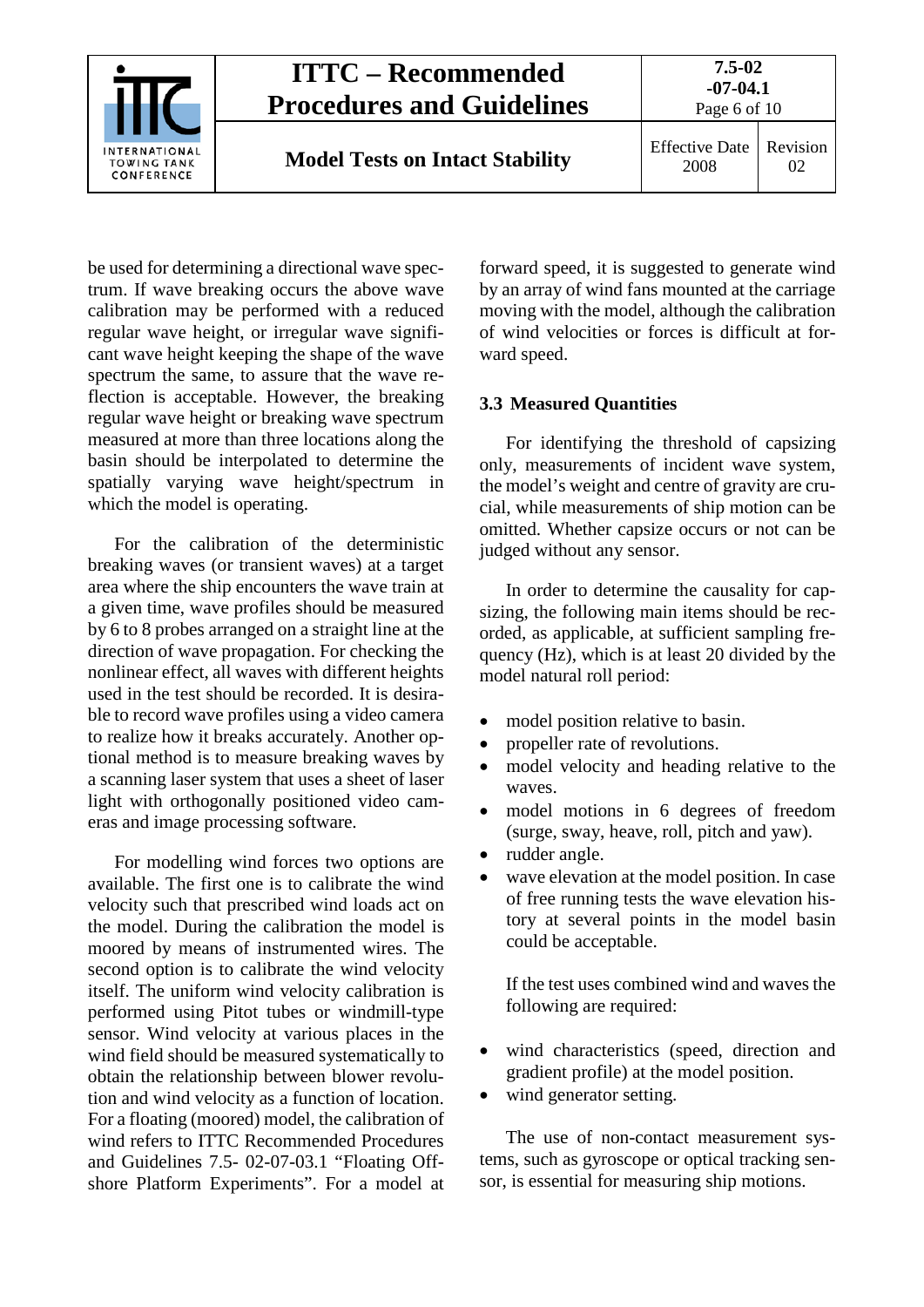

2008 Revision 02

Video documentation is highly desirable during capsize model testing.

It is recommended to determine the model position relative to incident wave system, so that the wave elevation amidships can be estimated.

### <span id="page-6-0"></span>**3.4 Wave Generation**

The model test may be carried out in regular, irregular, transient waves or specially designed wave packets. Tests in regular waves should provide adequate data for a range of wavelengths, steepness and headings appropriate to the capsize modes being investigated. For efficiently identifying capsizing boundaries, higher wave steepness should be used first. Wavelength to ship length ratios from 0.6 to 2.3 could be considered for the investigation of capsize modes related to the reduction of stability in astern waves. For parametric roll tests in head seas the ratio of wavelength to ship length typically should be considered over the range of 0.8 to 1.5, giving due consideration of the parametric resonance condition. The actual test conditions should be decided based on the expected environmental conditions and the worst conditions for the relevant dangerous phenomena. To determine wavelength from measured wave period, it is essential to use non-linear dispersion relation of water waves.

For tests in irregular waves, due attention should be paid to modelling correctly wave group characteristics, which is in principle governed by the shape of the wave spectrum. Deriving from ocean wave measurements, a maximum characteristic wave steepness of  $H_{W1/3}$  $/(gT_p^2/(2\pi)) = 0.05$  is recommended as a guide. In the absence of information on specific spectrum data, JONSWAP spectrum and ITTC (1978) spectrum should be used for fetch- limited waves and ocean waves, respectively. The

wave signal used should not be repeated during a single test. It is important to guarantee uniformity of waves in space and time during the measurement by taking propagation of energy into account. For the signal of short-crested irregular waves, each element wave should have unique wave frequency and direction. Due to the possibility of non-ergodicity in parametric rolling, several realisations of shorter durations are more desirable than one realisation of long duration (refer to ITTC Recommended Procedures and Guidelines 7.5-02-07-04.3 "Predicting the Occurrence and Magnitude of Parametric Rolling").

Transient waves and wave packets may be generated at predetermined locations in the tank by superimposing elementary waves of varying amplitude, phase and frequency. As an interim indication, it is preferable to apply nonlinear wave theory combined with empirical modification. The statistical properties and meanings of the used transient waves or wave packets in the real sea states should be clearly stated.

### <span id="page-6-1"></span>**3.5 Wind Generation**

For capsizing investigations at forward speed the wind effects are normally not included since wind forces are difficult to model properly. At zero speed (drifting) wind forces can be important as they have a great effect on ship heading and drifting direction and therefore on heel angles. Present intact stability criteria consider the effect of beam wind in the case of the dead ship condition only (weather criterion). See interim guidelines for alternative assessment of the weather criterion contained in IMO documents MSC.1/Circ.1200 and MSC.1/Circ.1227. The guidelines describe how to determine wind forces in a wind tunnel and how to determine the mean heel angle during drifting, without considering waves.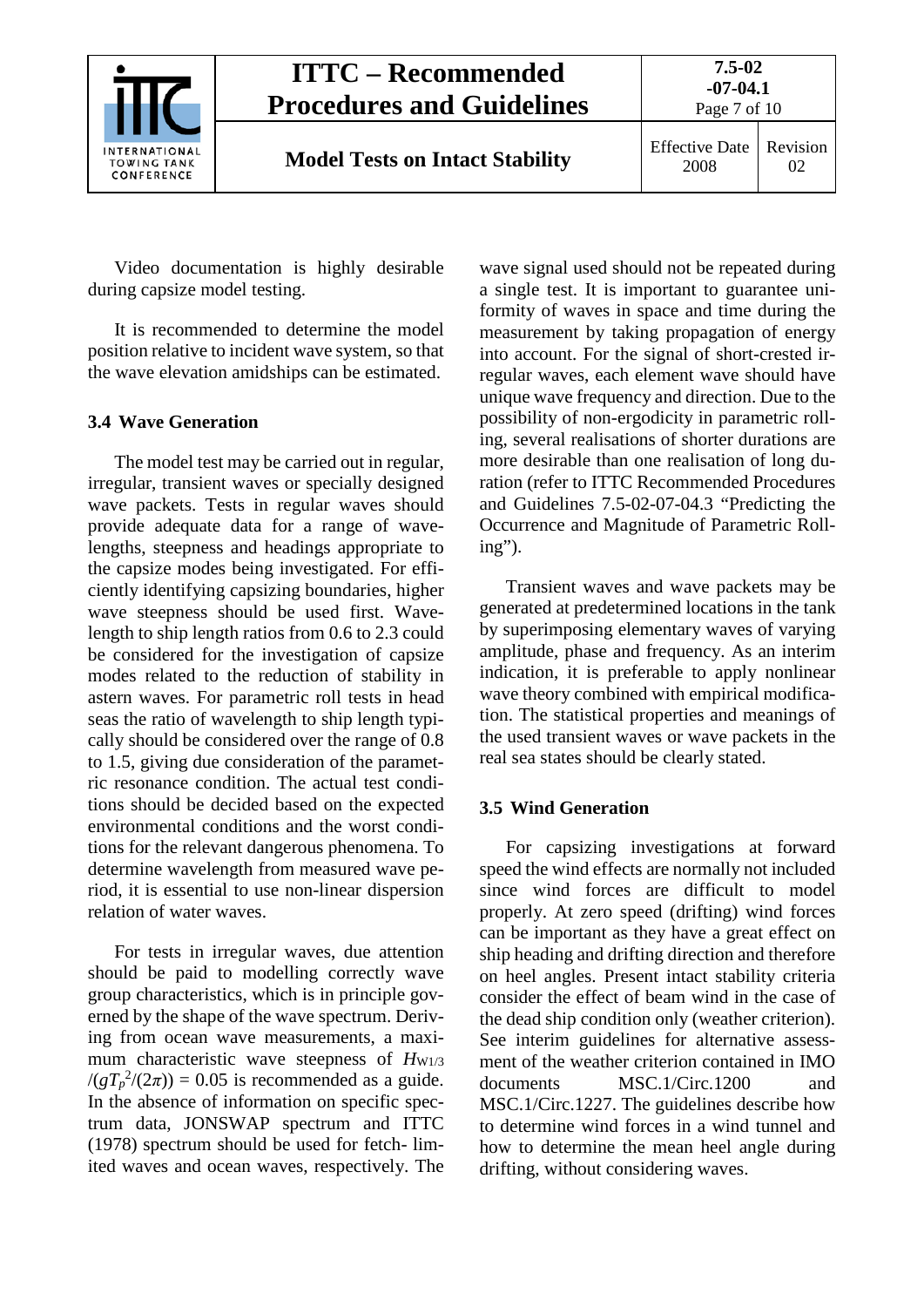

For free drifting tests in wind and waves, a wind velocity field is generated by an array of wind fans mounted on the carriage following the model. The fan's rate of revolutions or effective area can be controlled in order to generate a variable wind velocity (gusts) satisfying a wind spectrum formulation.

### <span id="page-7-0"></span>**3.6 Preparation**

A roll decay test should be carried out to obtain the natural roll period and the damping characteristics of the model in the test condition at zero and forward speeds. The model should be released from an initial angle with zero roll angular velocity. An effort should be made to incline the model by a moment with minimum net vertical and horizontal forces. At zero speed, following the IMO MSC.1/Circ.1200 "Interim Guidelines for Alternative Assessment of the Weather Criterion", the initial roll angle should be larger than about 25 degrees, and the average of the initial roll angle and the next peak should be over 20 degrees. In the case of the test with forward speed, any steering effort including an autopilot should not be used. Full details of the experiment, including time histories, should be included in the report.

In case of a model with propulsion, the speed should be calibrated for smooth water as a function of propeller revolution.

If broaching is of concern then the turning characteristics as a function of speed and rudder angle should be measured with particular attention given to heel angle in turn.

### <span id="page-7-1"></span>**3.7 Execution of Test**

Prior to the start of the tests a datum for all instrumentation used should be established. This should be rechecked after completion of the

tests. Particular attention has to be paid to start up transients and the details of the start up condition should be reported.

It should be noted that in the case of following and stern quartering seas, the model should be situated near the wave maker first. After the wave train propagates enough in the model basin, the model propeller revolutions should be increased to the specified value to achieve the required speed and the steering system activated. The model should be tested in fully developed wave realisation.

It is necessary to repeat runs starting the model with different initial conditions as far as practicable due to the nonlinearity and dependency on initial conditions of extreme motions. The number of runs and their details should be reported. In irregular waves attention should be paid to the characteristics of the waves that the model encountered.

When determining the threshold for the occurrence of parametric rolling and the resultant rolling amplitude, it should be noted that, under some conditions, encountering many waves might be necessary for roll motion to fully develop. It is desirable to carry out numerical simulation also for the systematically varied conditions and compare both experiment and simulation.

Parametric rolling occurs in various combinations of ship speed and wave frequency, typically when the resulting frequency of encounter is near to  $(2/n)$  times the natural roll frequency, where *n* is any integer. The  $n=1$  scenario ("principal resonance") is practically important. The occurrence of parametric rolling requires a threshold wave height. The minimum wave height is determined in principle by two factors: the degree of fluctuation of roll restoring lever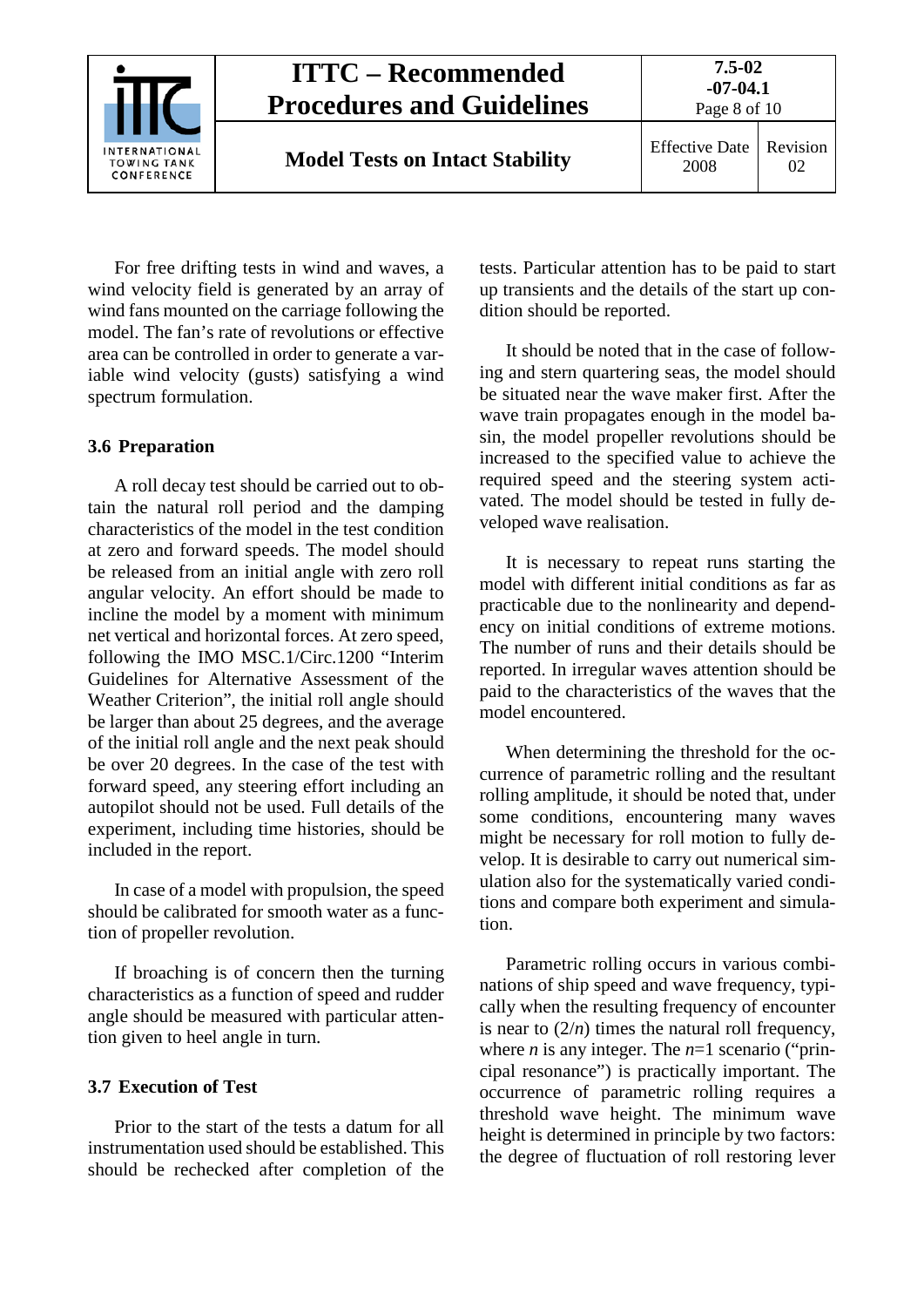

**Model Tests on Intact Stability** Effective Date

2008

due to wave passage, and the ship's roll damping which is speed dependent. It should be noted that a threshold maximum wave height may also exist. It is often observed that where head sea parametric rolling disappears when wave height increases.

### <span id="page-8-0"></span>**3.8 Report**

The test results should be presented as critical conditions of capsizing in regular waves or capsizing probability in irregular waves, and for parametric rolling thresholds for the occurrence and magnitude of the resultant rolling amplitude. They should be a function of the main ship characteristics, operational and environmental parameters.

The report should also contain the following (where applicable):

- A description of the extreme motions and capsizing modes identified.
- Model details including appendage details, turbulence stimulation.
- Model Conditioning information including *GZ* curves.
- Model steering system and autopilot details.
- Roll decay tests and time histories.
- Instrumentation calibration details.
- Required and actual wave spectrum and wave characteristics.
- Model initial conditions.
- Analysis of the time series records of wave elevation, model motion in 6 degrees of freedom, propeller revolutions, rudder angle and the model position relative to wave.
- All run details.

### <span id="page-8-1"></span>**4. UNCERTAINTY ANALYSIS**

Standard uncertainty analysis can be applied to all measured basic quantities and motions. Capsizing could be a different situation due to the extreme phenomenon involved.

When considering extreme behaviour in regular waves the test should be repeated once using the same initial conditions as far as practicable. However, it should be noted that capsizing boundary could be indeterminate because of chaotic behaviour due to nonlinearity of restoring moment. Here totally different outcomes could be observed with practically the same initial condition. This indicates that negligibly small error could result in opposite conclusion on safety against capsizing. Thus, it is desirable to carry out numerical simulation also for the systematically varied conditions and compare both experiment and simulation.

Considering extreme behaviour in irregular waves the number of model runs and their duration should be noted. The level of confidence of estimated capsizing probability should be calculated by using the formula of binomial probability distribution. A simple estimate of the capsizing probability,  $p_c$ , is a ratio of the number of capsizing events,  $N_c$ , to that of different realizations, *N,* as follows:

$$
p_c = \frac{N_c}{N} \tag{1}
$$

If *p* is the true capsizing probability, the confidence interval of capsizing probability can be calculated by the following equation:

$$
\Delta p = \frac{2}{\sqrt{N}} \sqrt{p_c (1 - p_c)} z_{1 - \alpha' / 2}
$$
 (2)

Here,  $Z_{1}$ – $\alpha$ <sup>'</sup>/<sub>2</sub> is the  $\left(1-\frac{\alpha}{2}\right)$ -quantile of the standard normal distribution, which can be determined from the table of normal distribution